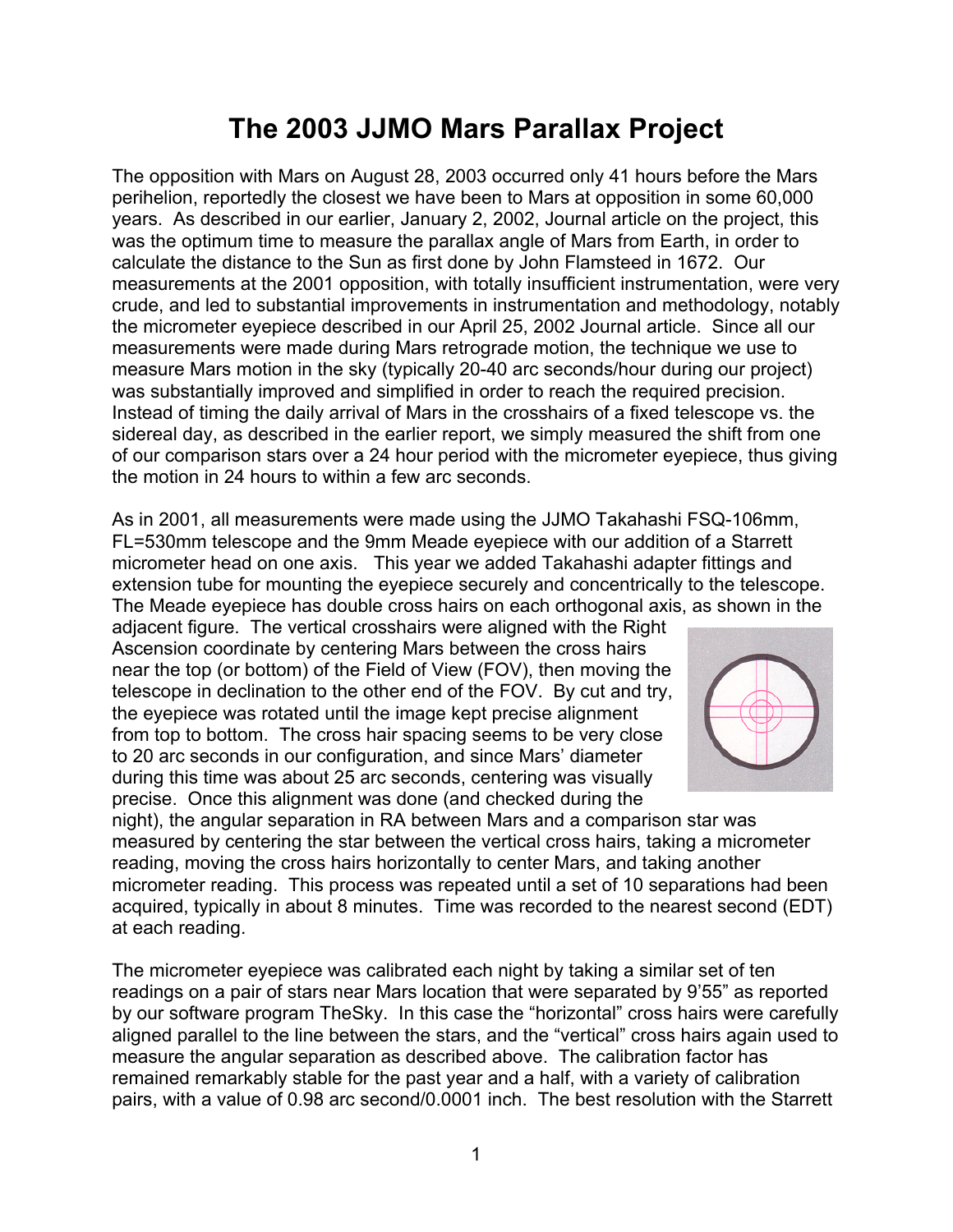micrometer is 0.0001 inch. We have also investigated the linearity of the micrometer eyepiece using four star doubles in Lyra, which was almost overhead during the linearity measurements to minimize refraction errors. The least squares linear curve fit to the data in the chart below was forced to pass through the origin (0,0), and indicates that the linearity of the micrometer eyepiece is more than adequate for our purposes. The error flags on the data points indicate the standard error of the measurement sets.



#### **JJMO Micrometer Eyepiece Calibration Linearity**

Diurnal parallax data was taken the nights of August 20, 28, 30, September 7, and September 16, 2003. Star separations from Mars were also taken the evenings of September 6 and  $17<sup>th</sup>$  for estimation of Mars motion. The linearity measurements were taken the evening of September 24. In addition to cloudy nights and fog in the early morning hours, the measurements prior to the September 16-17 set were plagued with problems. Precise and reliable apparent motion of Mars was not attained until we adopted the technique described above after August 30. About that time we decided that discrepancies in the data (which were being simulated with JPL HORIZONS ephemeris data) were caused by changes in alignment of the cross hairs vs. RA during the night. The series of threaded joints in our extension tube-eyepiece adapters apparently loosened during the alignment/measurement process, and produced erratic, small misalignments that had not been noticed. Securing the threaded joints with pins through the threads solved this problem. The RA alignment procedure was also improved, with the result that our data of 9/16-17 (see spreadsheet on next page) is consistent with our JPL HORIZONS simulation, and leads to reasonably close values for the distance to Mars that night, and for the AU. The baseline we use to calculate the former from the measured parallax angle derives from the rotation of the earth during the measurements, and with the JJMO latitude of 41°31'32"N the baseline is given by:

Baseline(miles) = D = 5928·sin(7.5°· $\Delta t$ (hours))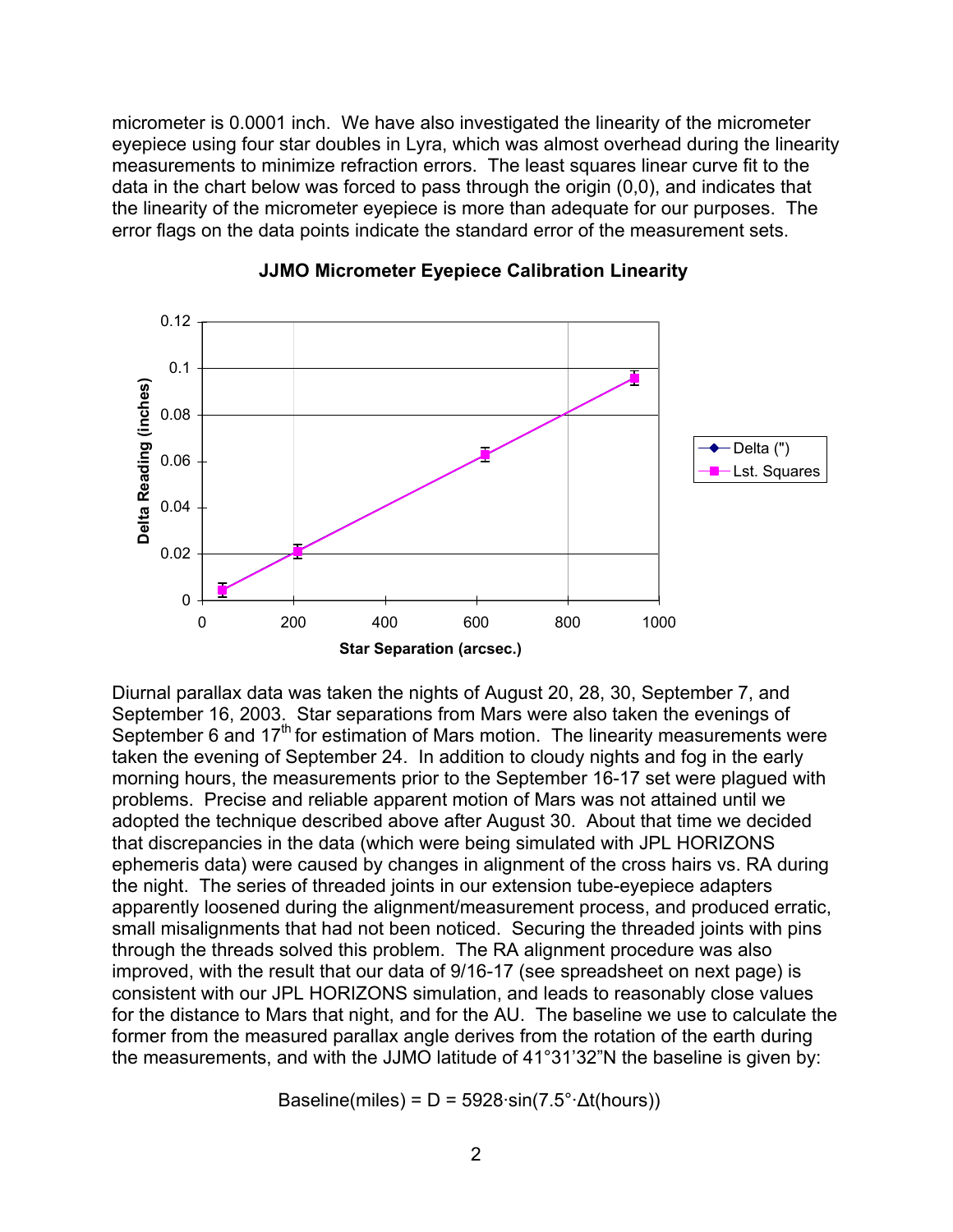#### **Mars Parallax Observations(Micrometer readings); Data of 9/16-17/2003**

|                                        |                | 9/16/2003               |                                 |                       |                   | Calibration; Star separation = 9'55" = 595"                          |                |                           |
|----------------------------------------|----------------|-------------------------|---------------------------------|-----------------------|-------------------|----------------------------------------------------------------------|----------------|---------------------------|
|                                        | No. SAO164998  | Time (EDT)              | <b>MARS</b>                     | Delta (in.) Delta (") |                   | SAO165136                                                            | SAO165127      | Delta (in.)               |
| 1                                      | 0.3477         | 20:27:26                | 0.3508                          | $-0.0031$             | $-30.4$           | 0.3781                                                               | 0.3176         | 0.0605                    |
| 2                                      | 0.3483         | 20:28:13                | 0.3508                          | $-0.0025$             | $-24.5$           | 0.3788                                                               | 0.3179         | 0.0609                    |
| 3                                      | 0.3483         | 20:29:15                | 0.3511                          | $-0.0028$             | $-27.4$           | 0.3792                                                               | 0.3188         | 0.0604                    |
| 4                                      | 0.3481         | 20:30:24                | 0.3505                          | $-0.0024$             | $-23.5$           | 0.379                                                                | 0.318          | 0.061                     |
| 5                                      | 0.3478         | 20:31:16                | 0.35                            | $-0.0022$             | $-21.6$           | 0.3788                                                               | 0.318          | 0.0608                    |
| 6                                      | 0.348          | 20:32:00                | 0.3507                          | $-0.0027$             | $-26.5$           | 0.3788                                                               | 0.3184         | 0.0604                    |
| 7                                      | 0.3486         | 20:32:49                | 0.3508                          | $-0.0022$             | $-21.6$           | 0.3791                                                               | 0.3184         | 0.0607                    |
| 8                                      | 0.3486         | 20:33:28                | 0.351                           | $-0.0024$             | $-23.5$           | 0.3798                                                               | 0.3191         | 0.0607                    |
| 9                                      | 0.3486         | 20:34:09                | 0.3507                          | $-0.0021$             | $-20.6$           | 0.38                                                                 | 0.319          | 0.061                     |
| 10                                     | 0.348          | 20:34:55                | 0.3503                          | $-0.0023$             | $-22.5$           | 0.3795                                                               | 0.3188         | 0.0607                    |
| Angle $\alpha$ = --------------------> |                |                         | Avg. Delta $=$                  | $-0.00247$            | -24.2" East       | 0.3793                                                               | 0.3185         | 0.0608                    |
| (See 1/2/2002 Journal article.)        |                |                         | Std. Dev. $=$                   | 0.000313              | 3.1"              | 0.379                                                                | 0.3186         | 0.0604                    |
|                                        |                |                         | Std. Error =                    |                       | 1.0"              |                                                                      | Avg. Delta $=$ | 0.06072                   |
|                                        |                | 9/17/2003               |                                 |                       |                   |                                                                      | Std. Dev. $=$  | 0.00021                   |
|                                        | No. SAO 164998 | Time (EDT)              | <b>MARS</b>                     | Delta (in.) Delta (") |                   | Cal. factor $=$                                                      |                | 0.97991"/0.0001 in.       |
| 1                                      | 0.3606         | 02:31:23                | 0.3471                          | 0.0135                | 132.3             | $(595/607.2)$ =                                                      |                | $0.980 \pm 0.003$ "/.0001 |
| 2                                      | 0.3602         | 02:32:14                | 0.3474                          | 0.0128                | 125.4             |                                                                      |                |                           |
| 3                                      | 0.3608         | 02:32:58                | 0.3477                          | 0.0131                | 128.4             | <b>Transit for Mars:</b>                                             | $9/16$ @       | 23:31                     |
| 4                                      | 0.3612         | 02:33:39                | 0.348                           | 0.0132                | 129.4             | First meas. to Transit=                                              |                | 3:03:34                   |
| 5                                      | 0.3614         | 02:34:21                | 0.3484                          | 0.013                 | 127.4             | Transit to Last meas.=                                               |                | 3:08:55                   |
| 6                                      | 0.3617         | 02:35:07                | 0.348                           | 0.0137                | 134.3             |                                                                      |                |                           |
| 7                                      | 0.3611         | 02:36:44                | 0.348                           | 0.0131                | 128.4             | Avg. time of first set:                                              | $9/16$ $@$     | 20:31:23                  |
| 8                                      | 0.3621         | 02:37:55                | 0.3488                          | 0.0133                | 130.3             | Avg. time of second set: 9/17 @ 02:35:39                             |                |                           |
| 9                                      | 0.362          | 02:38:30                | 0.3488                          | 0.0132                | 129.4             | Time interval $=$                                                    |                | $6:04:16 = 6.0709h$       |
| 10                                     | 0.3624         | 02:39:19                | 0.3486                          | 0.0138                | 135.2             |                                                                      |                |                           |
| 11                                     | 0.362          | 02:39:55                | 0.3483                          | 0.0137                | 134.3             | Baseline=5928 $\cdot$ sin(6.0709 $\cdot$ 7.5 $\circ$ ) = 4230 miles. |                |                           |
| Angle $\beta$ = ------------------>    |                | Avg. Delta = $0.013309$ |                                 | 130.4" West           |                   |                                                                      |                |                           |
| (See 1/2/2002 Journal article.)        |                |                         | Std. Dev. $=$                   | 0.000324              | 3.2"              |                                                                      |                |                           |
|                                        |                |                         | Std. Error =                    |                       | 1.0"              | In 23.96 hours, Mars moved from 24.2" East of                        |                |                           |
|                                        |                |                         | $\alpha$ -ß = 130.4 - (-24.2) = |                       | $154.6 \pm 2.0$ " | SAO 164998 to 495.8" West, or 520.0" in                              |                |                           |
|                                        |                |                         |                                 |                       |                   | retrograde. So rate of motion = $21.7$ "/hour.                       |                |                           |
|                                        | No. SAO 164998 | Time (EDT)              | <b>MARS</b>                     | Delta (in.) Delta (") |                   | The motion of Mars during our 6.0708 h                               |                |                           |
| 1                                      | 0.3817         | 20:24:33                | 0.3317                          | 0.05000               | 490.0             | $parallax measurement = 21.7x6.0709 = 131.7"$ .                      |                |                           |
| 2                                      | 0.3818         | 20:25:32                | 0.3309                          | 0.05090               | 498.8             | We label this angle "theta" = $131.7$ "                              |                |                           |
| 3                                      | 0.3813         | 20:26:56                | 0.3308                          | 0.05050               | 494.9             | $(See$ 1/2/2002 Journal article .)                                   |                |                           |
| 4                                      | 0.3814         | 20:27:35                | 0.3309                          | 0.05050               | 494.9             |                                                                      |                |                           |
| 5                                      | 0.3819         | 20:28:24                | 0.3315                          | 0.05040               | 493.9             |                                                                      |                |                           |
| 6                                      | 0.3821         | 20:29:15                | 0.3311                          | 0.05100               |                   | 499.8 <----- Average time = 20:28:43.4 EDT                           |                |                           |
| 7                                      | 0.3817         | 20:30:05                | 0.3309                          | 0.05080               | 497.8             |                                                                      |                |                           |
| 8                                      | 0.3816         | 20:31:01                | 0.3309                          | 0.05070               | 496.9             |                                                                      |                |                           |
| 9                                      | 0.3816         | 20:31:35                | 0.331                           | 0.05060               | 495.9             |                                                                      |                |                           |
| 10                                     | 0.3822         | 20:32:18                | 0.3317                          | 0.05050               | 494.9             |                                                                      |                |                           |
|                                        |                |                         | Average $=$                     | 0.05059               | 495.8" West       |                                                                      |                |                           |

Parallax =  $\beta$ -α-theta = 130.4 - (-24.2) - 131.7 = 22.9 ± 2" Distance to Mars = 4230/parallax(radians) = 4230/0.00011102 = 38.1 ±4.0 M mi.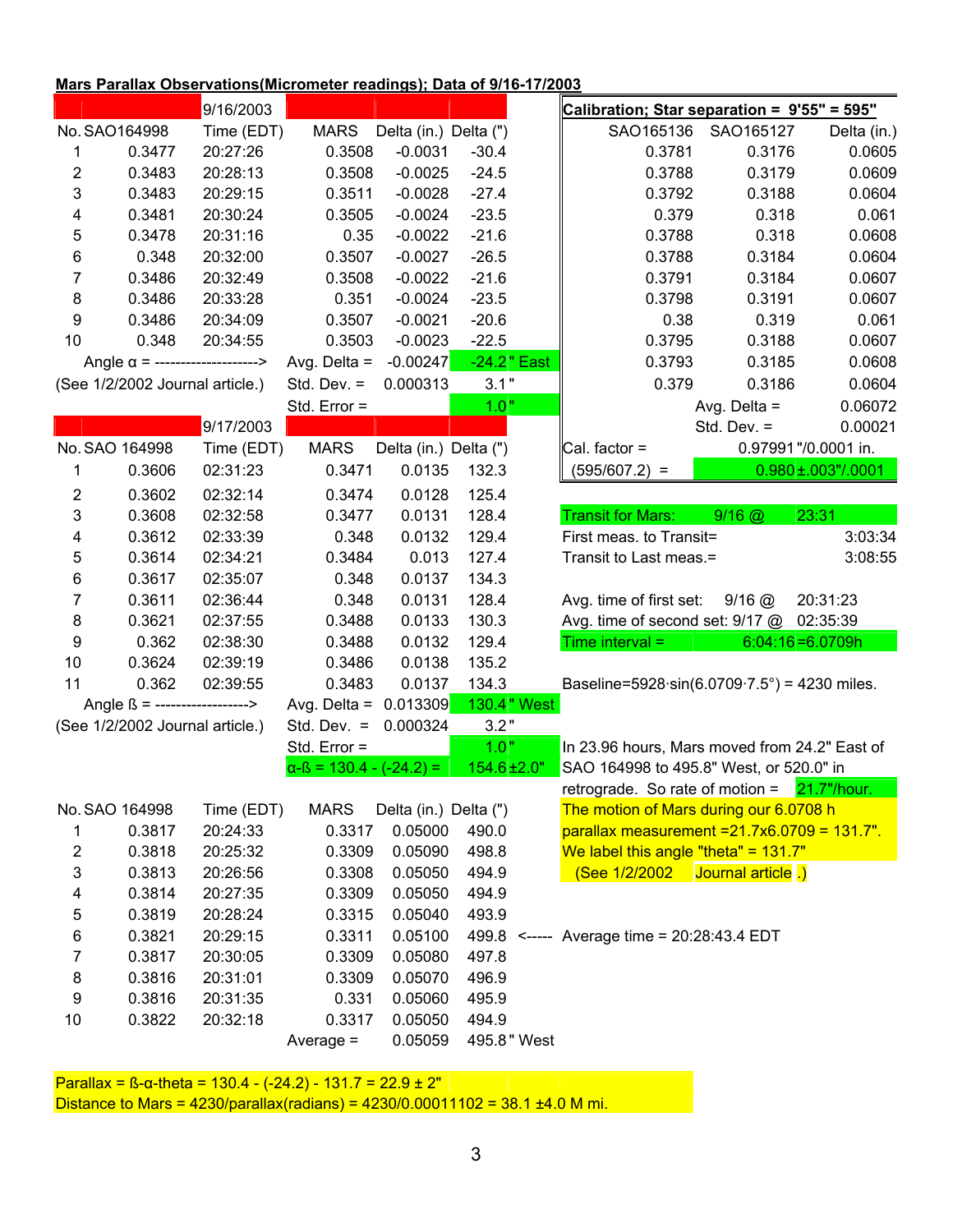The expression for our baseline at the JJMO as a function of the elapsed time between parallax observations is arrived at as follows:

The radius, r, from the JJMO to the spin axis of Earth is given by the average radius of Earth, 3,958.76 miles = R, multiplied by the cosine of our latitude (see Figure 1 below). In ∆t hours, this radius will sweep through an angle of 2A centered on Earth's axis, where A = 360°x∆t/48 = 7.5°·∆t. To find the desired chord distance D between the locations of the JJMO at the early and late measurements, we solve the right triangle shown in Figure 2 below to obtain



While not readily apparent in the numerical data for each of the four sets of observations shown in the spreadsheet, the drift of Mars during our short sets of observations is easily seen when they are plotted vs. time:

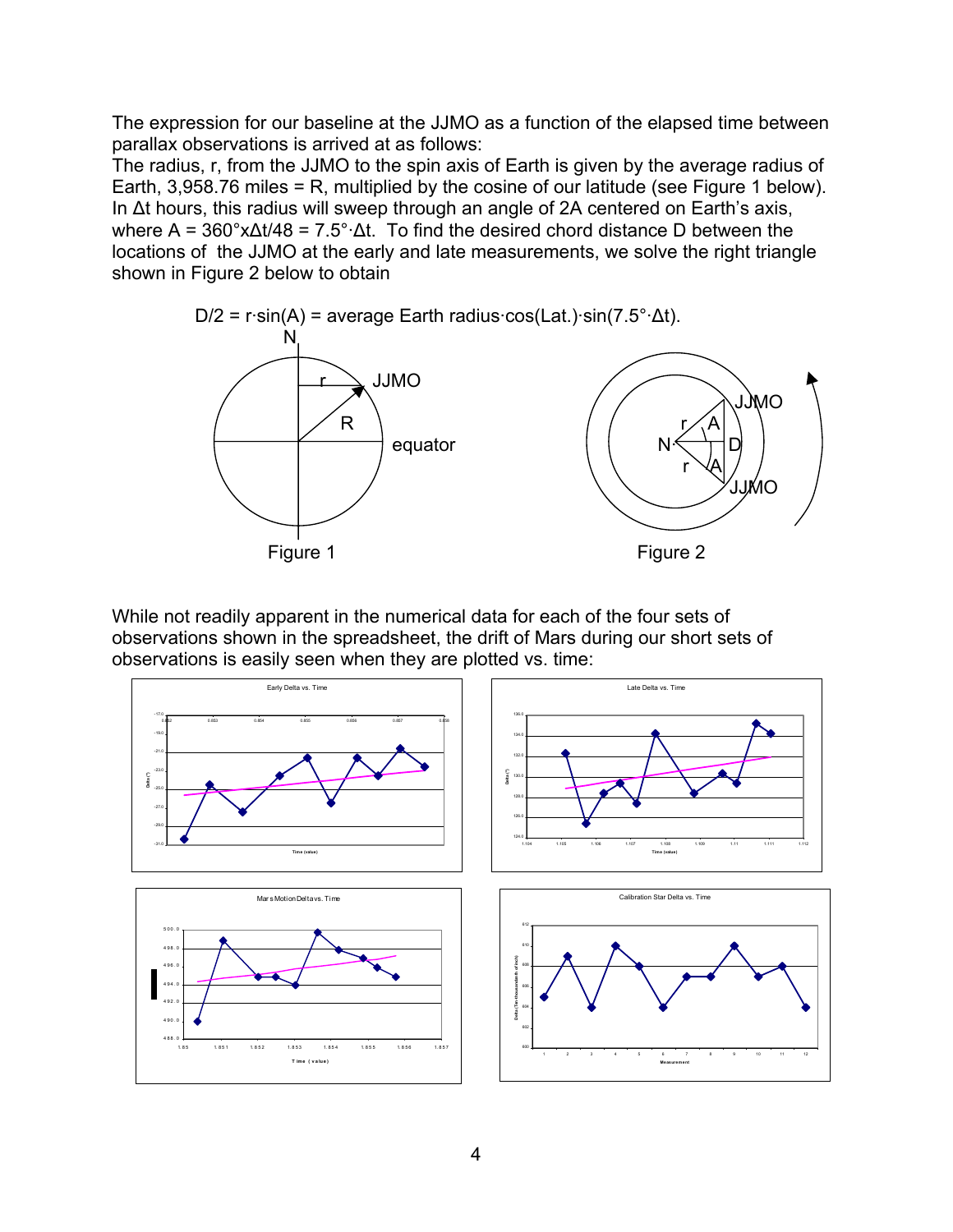The project design included the following factors:

- 1. Parallax measurements were equally spaced before and after transit in order to minimize refraction errors and maintain geometric symmetry.
- 2. To improve the effective resolution of the micrometer eyepiece, statistical sets of ten measurements were made and averaged.
- 3. To minimize the effect of Mars motion relative to the star during each set of measurements, the measurements were made as quickly as possible by speaking the readings to a scribe (a tape recorder was deemed less desirable).
- 4. The baseline was deemed to start and end at the midpoint of the sets of measurements, which took only 7 to 8 minutes. The baseline was kept as long as possible, consistent with darkness and item 1, to maximize the observed parallax.
- 5. The micrometer eyepiece was calibrated each night using the same procedures used for the parallax measurements, and using a star pair near Mars to insure the same refraction effects.
- 6. Insofar as possible, the telescope was allowed to just track Mars between the early and later parallax measurement sets.

Approximations made:

1. The angular speed used to calculate the motion of Mars during the measurements was the speed about 9 hours after the midpoint of our measurement. Ideally, we would have measured the separation from SAO 164998 around 20:30 on 9/15, so that the average speed derived from that measurement and the one on 9/17 would have been the speed at 20:30 on 9/16, during the first set of parallax measurements, and only 3 hours before transit. But 9/15 was cloudy!

## **RESULTS**

From our measured value of 22.9±2.0" for the parallax angle of Mars at the JJMO at 23:31 on 9/16/2003, and our calculated baseline of 4230 miles, we calculate the distance to Mars at that time to be  $\sim$ 38.1  $\pm$ 4.0 million miles. The value from the JPL ephemeris is 0.4026 AU, or 37.4 M mi.

Using Kepler's Laws of planetary motion, well known to Flamsteed in 1672, it is possible to use the measured distance to Mars on 9/16/2003 to calculate the distance from Earth to Sun, known as the Astronomical Unit, or AU. This mathematical exercise is included in the Addendum which follows, but the result is 94.2±9.0 M mi..

It is a pleasure to acknowledge the help of others whose contributions made this project possible. Tony Vill fabricated the custom parts needed to convert the Meade eyepiece into a precision instrument; Monty Robson provided the inspiration and motivating force for the project as well as support during the last two years; and Amy Ziffer and Sheila McMahon performed admirably as on-time, on-call, and accurate scribes during the data taking sessions.

Parker Moreland 11/15/2003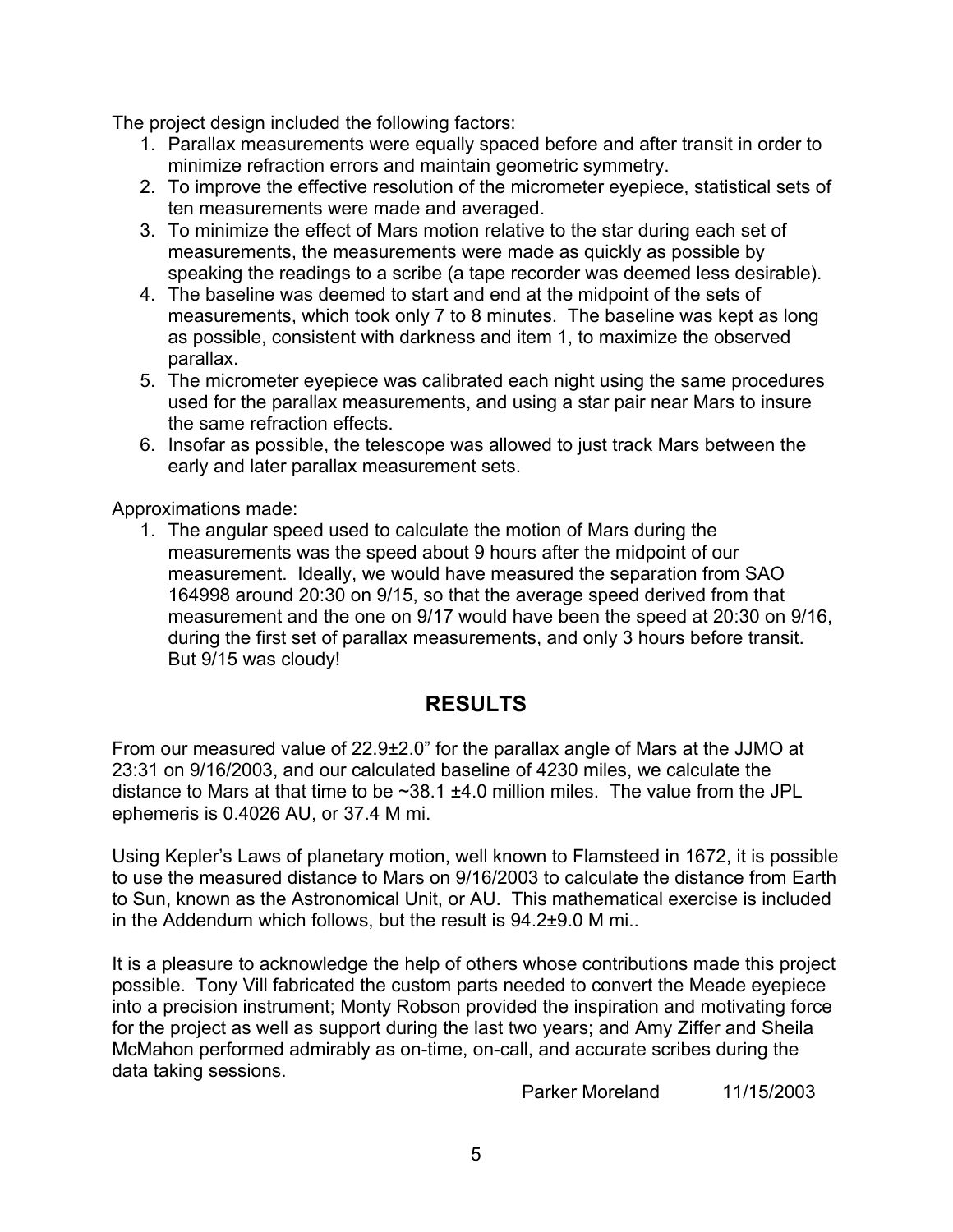#### **ADDENDUM**





The 2003 Mars opposition with Earth was at ~14:00 EDT on 8/28/2003, and was followed 41 hours later, at ~07:00 on 8/30/2003, by Mars perihelion. The JJMO Mars Parallax Project team took parallax measurements of Mars the night of Sept. 16-17, 2003, some 19 days after opposition, and found that the distance r to Mars then was ~38 M mi. Had we been successful in measuring D with our 8/28-29 measurements, the calculation of the AU would have been simple, using Kepler's Third Law. The purpose of this note is to estimate the value of the AU using our measurement of r > D.

Assumptions:

- 1. Earth's orbit is circular, and its angular rate of motion is the annual average rate. Since our measurements were taken shortly before the autumnal equinox, these are valid approximations.
- 2. The distance from Earth to Mars, D, at perihelion opposition is related to the average distance from Earth to Sun, R, by  $R = 2.622 \cdot D$ . See Appendix 1 for this derivation using Kepler's Third Law of planetary motion.
- 3. The angular rate of motion of Mars near its perihelion is 1.211 times its average rate. See Appendix 2 for a derivation using Kepler's Second Law of planetary motion.
- 4. The Mars 2003 opposition occurred within 41 hours of perihelion (data from the JPL Horizons Ephemeris). For these calculations, perihelion and opposition are considered simultaneous.

We measured the distance to Mars, r in the figure above, on 9/16/2003, and can estimate the angles  $\alpha$  and ß from assumptions 1 and 3. Based on assumption 2, we define  $D = k \cdot R$ , where  $k = 0.3813$ . The solution for R in the triangle above is found using the Law of Cosines:

$$
r^2 = R^2 + R^2(1+k)^2 - 2R^2(1+k) \cdot \cos(\alpha - \beta)
$$

Thus, 
$$
R = 1 \text{ AU} = r/\sqrt{k^2 + 2(1+k)(1-\cos(\alpha-\beta))}
$$
.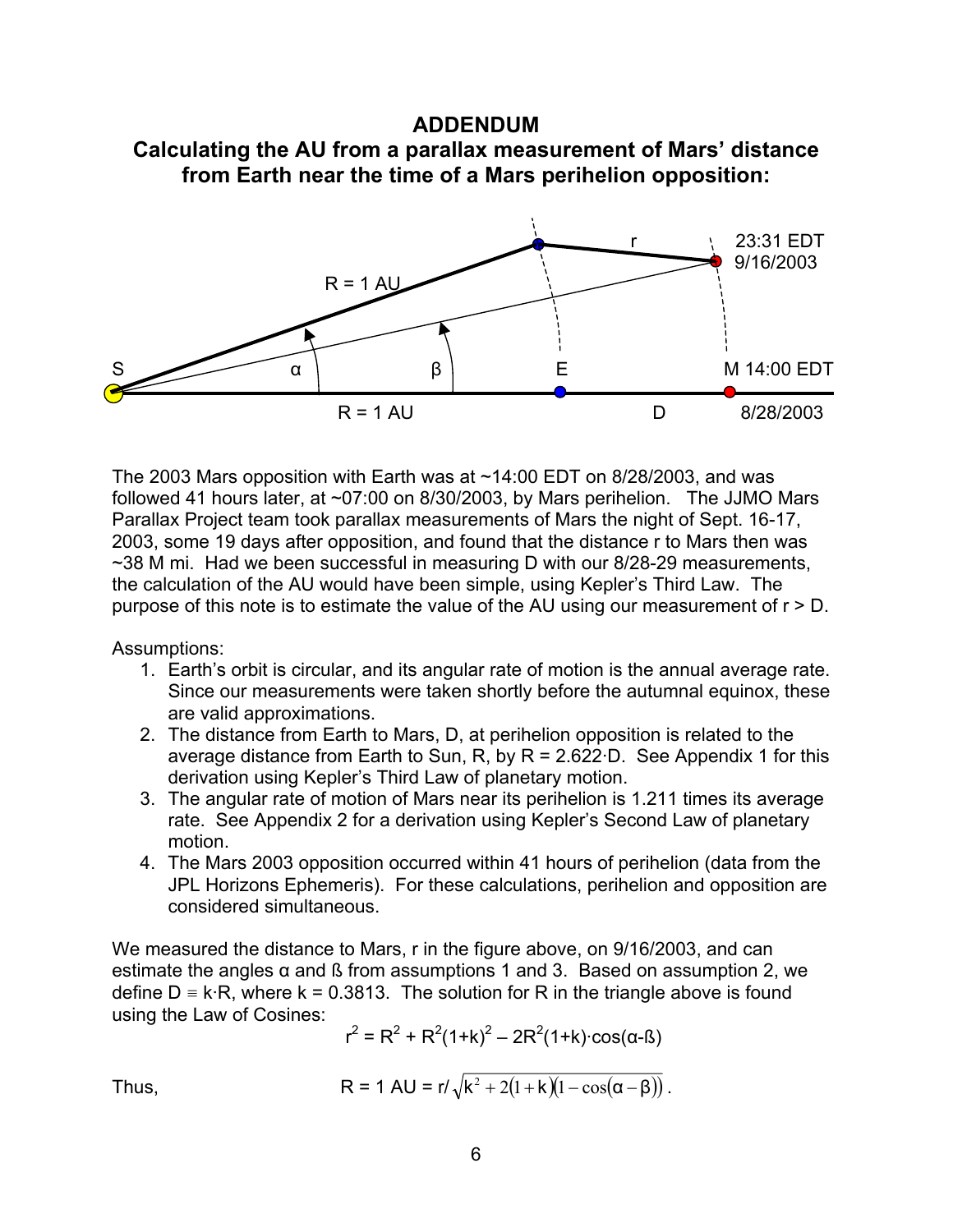Our estimates for  $α$  and  $β$  based on assumptions 1 and 3 are:

 $\alpha$  = [360°/365.25d]x19d = 18.7° and ß = 1.211[360°/687d]x19d = 12.1°.

So  $\alpha - \beta = 6.6^\circ$ . Thus the AU, based on our 9/16-17/2003 parallax measurement of  $r \approx 38.1$  M mi., is

 $R = 1 \text{ AU} = 38.1 \text{ M mi} / \sqrt{0.3813^2 + 2 \cdot 1.3813 \cdot (1 - \cos(6.6))}$  $= 94.2$  M mi. ~ 94 M mi.

## **Appendix 1**:

#### The relationship between the AU and the Earth-Mars distance at perihelion opposition.

Let R be the radius from the Sun to Earth's orbit,  $\mathcal{R}$  the perihelion radius of Mars orbit, and D the distance from Earth to Mars at opposition, as depicted in the figure below.



Since the semi-major axis of Mars orbit is  $\mathcal{A}(1-e)$ , Kepler's Third Law of planetary motion, later shown by Newton to apply to all satellite orbital motions, states that for  $R =$ average Earth orbital radius = 1 A.U.:

 $R^3$  = kT<sup>2</sup> for Earth, and  $\left[\mathcal{B}/(1-e)\right]^3$  = k $\mathcal{F}^2$  for Mars, where k is a numerical constant and

T = period of Earth's orbit = 365.25 days,  $\Im$  = period of Mars orbit = 686.95 days, and e = eccentricity of Mars orbit = 0.09341. Note that  $(1-e)^3$  = 0.74513.

If we divide one equation into the other and then note that  $\mathcal{R}$  = R + D, we obtain

$$
(\mathcal{B}\!R)^3 = [(R+D)/R]^3 = [1 + (D/R)]^3 = 0.74513 \cdot (3/T)^2
$$

Substituting the numerical values for  $\mathfrak I$  and T, we find

$$
\frac{D}{R} = \sqrt[3]{0.74513 \left(\frac{686.95}{365.25}\right)^2} - 1 = 0.38134
$$
, so that R = 2.622·D